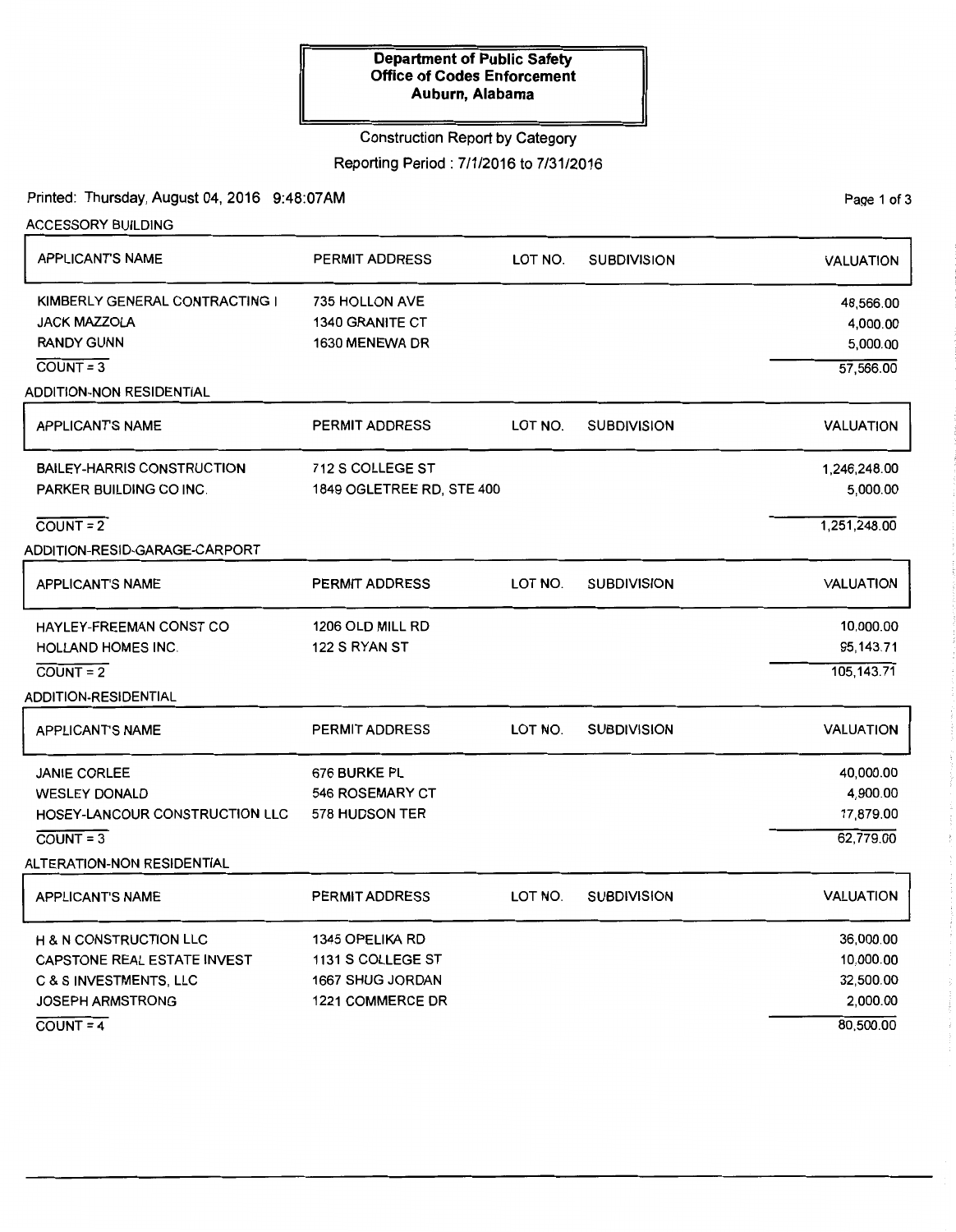## Construction Report by Category

Reporting Period: 7/1/2016 to 7/31/2016

Printed: Thursday, August 04, 2016 9:48:07AM

ALTERATION-RESIDENTIAL

| <b>APPLICANT'S NAME</b>                                                                                                                                                                                                                                                                                                                                 | <b>PERMIT ADDRESS</b>                                                                                                                                                                                                                                       | LOT NO. | <b>SUBDIVISION</b> | <b>VALUATION</b>                                                                                                                                    |
|---------------------------------------------------------------------------------------------------------------------------------------------------------------------------------------------------------------------------------------------------------------------------------------------------------------------------------------------------------|-------------------------------------------------------------------------------------------------------------------------------------------------------------------------------------------------------------------------------------------------------------|---------|--------------------|-----------------------------------------------------------------------------------------------------------------------------------------------------|
| <b>MCLURE CONSTRUCTION</b><br>MICHAEL MUSSELWHITE<br>WINDOW WORLD OF MONTGOMERY<br>AMY BRAZELLE<br>SEARS HOME IMPROVEMENT PRODUCT<br>DAVID KAHN<br><b>BROADWAY CONSTRUCTION LLC</b><br><b>BLUE OAK CONSTRUCTION</b><br>WINDOW WORLD OF MONTGOMERY<br>WINDOW WORLD OF MONTGOMERY<br><b>RICHARD SABA</b><br>$COUNT = 11$<br>AMUSEMENT/SOCIAL/RECREATIONAL | 424 PINEDALE DR<br>362 S DEAN RD<br><b>1268 TAYLOR CT</b><br>221 HICKORY WOODS DR<br>1068 E UNIVERSITY DR<br>518 SHERWOOD DR<br>415 N GAY ST<br>419 CAMELLIA DR<br>114 S BROOKWOOD DR<br>161 GREEN ST<br>322 TULLAHOMA DR                                   |         |                    | 50,000.00<br>50,000.00<br>4,918.00<br>5,000.00<br>4,437.00<br>25,000.00<br>45,000.00<br>75,000.00<br>4,850.00<br>6,691.00<br>8,000.00<br>278,896.00 |
| <b>APPLICANT'S NAME</b>                                                                                                                                                                                                                                                                                                                                 | <b>PERMIT ADDRESS</b>                                                                                                                                                                                                                                       | LOT NO. | <b>SUBDIVISION</b> | <b>VALUATION</b>                                                                                                                                    |
| THE BACKYARD EXPERIENCE<br><b>BLUE HAVEN POOLS</b><br>$COUNT = 2$<br>ROOFING- NON RESIDENTIAL                                                                                                                                                                                                                                                           | 1661 FAIRWAY DR<br>2245 ARLINGTON CT                                                                                                                                                                                                                        |         |                    | 47,000.00<br>45,000.00<br>92,000.00                                                                                                                 |
| <b>APPLICANT'S NAME</b>                                                                                                                                                                                                                                                                                                                                 | <b>PERMIT ADDRESS</b>                                                                                                                                                                                                                                       | LOT NO. | <b>SUBDIVISION</b> | <b>VALUATION</b>                                                                                                                                    |
| T.L. GOWIN & COMPANY, INC<br>$COUNT = 1$<br>ROOFING-RESIDENTIAL                                                                                                                                                                                                                                                                                         | <b>1515 PUMPHREY AVE</b>                                                                                                                                                                                                                                    |         |                    | 291,000.00<br>291,000.00                                                                                                                            |
| <b>APPLICANT'S NAME</b>                                                                                                                                                                                                                                                                                                                                 | <b>PERMIT ADDRESS</b>                                                                                                                                                                                                                                       | LOT NO. | <b>SUBDIVISION</b> | <b>VALUATION</b>                                                                                                                                    |
| <b>MCCRORY CONTRACTING</b><br><b>MCCRORY CONTRACTING</b><br>HOLLAND HOMES INC.<br><b>MCCRORY CONTRACTING</b><br><b>MCCRORY CONTRACTING</b><br>YELLOWHAMMER ROOFING, INC.<br>YELLOWHAMMER ROOFING, INC.<br><b>M &amp; M PROPERTY MANAGEMENT</b><br><b>MCCRORY CONTRACTING</b><br><b>MCCRORY CONTRACTING</b><br>CALHOUN CONSTRUCTION<br>$COUNT = 11$      | 703 BELMONTE DR<br>228 BELMONTE DR<br><b>1300 HICKORY LN</b><br>1698 PIEDMONT DR<br><b>1536 FALLEN OAKS CT</b><br><b>642 THORPE ST</b><br>5192 CRESS LAKE RD<br>770 N DONAHUE DR<br><b>1548 FALLEN OAKS CT</b><br>348 N CEDARBROOK DR<br>241 PINE HILLS AVE |         |                    | 8,000.00<br>7,600.00<br>40,454.08<br>8,000.00<br>7,600.00<br>7,002.14<br>9,367.03<br>7,000.00<br>8,200.00<br>6,100.00<br>3,400.00<br>112,723.25     |

PaQe 2 of 3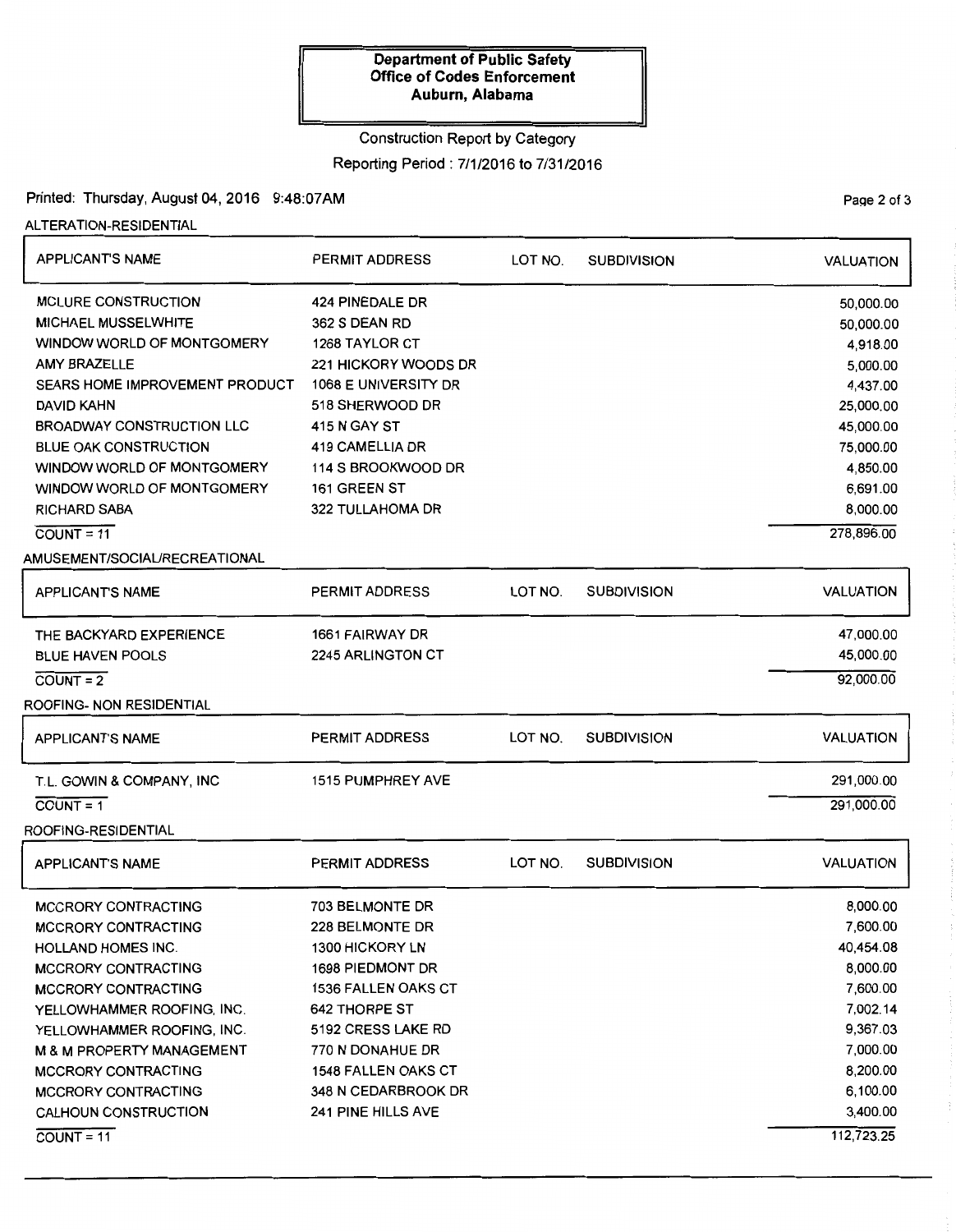## Construction Report by Category

Reporting Period: 7/1/2016 to 7/31/2016

## Printed: Thursday, August 04, 2016 9:48:07AM Printed: Thursday, August 04, 2016 9:48:07AM

## SINGLE FAMILY HOUSE-DETACHED

| <b>APPLICANT'S NAME</b>                | PERMIT ADDRESS                             | LOT NO.   | <b>SUBDIVISION</b>                     | <b>VALUATION</b> |
|----------------------------------------|--------------------------------------------|-----------|----------------------------------------|------------------|
| <b>DEAN SPRATLIN CONSTRUCTION INC.</b> | 1355 FALLS CREST DR                        | 101       | YARBROUGH FARMS PH II                  | 402,443.55       |
| HOMEWORKS OF ALABAMA INC               | 102 CAROLINA CT                            | 46A       | <b>CHARLESTON PLACE</b>                | 271,858.98       |
| DILWORTH DEVELOPMENT                   | 991 FALCONER DR                            | 169       | YARBROUGH FARMS - THE PARC             | 276,877.31       |
| <b>HARRIS DOYLE HOMES</b>              | 2456 MIMMS LN                              | 10        | <b>MIMMS TRAIL</b>                     | 301,202.54       |
| RIDGE CREST PROPERTIES LLC             | 633 ANDERS CT                              | 19        | SAUGAHATCHEE PINES                     | 210,478.74       |
| HOLLAND HOMES INC.                     | 2407 MIMMS LN                              | 227       | <b>MIMMS TRAIL</b>                     | 209,741.78       |
| DILWORTH DEVELOPMENT                   | 9999 YARBROUGH FARMS<br><b>BLVD</b>        | 64        | YARBROUGH FARMS PINE VALLEY            | 342.506.47       |
| FIRST TEAM CONSTRUCTION, INC.          | <b>1620 YARBROUGH FARMS</b><br><b>BLVD</b> | <b>7A</b> | TREE HOUSES YARBROUGH FARMS 394,494.81 |                  |
| <b>EASTBROOK HOMES</b>                 | 215 WESTOVER ST                            | 142a5     | <b>MIMMS TRAIL</b>                     | 274.561.00       |
| <b>MICHAEL ALLEN HOMES</b>             | <b>1699 TIFFANIE CT</b>                    | 47        | <b>EAST LAKE SUBDIVISION</b>           | 402,593.96       |
| STONE MARTIN BUILDERS                  | 2617 SALFORD ST                            | 59        | <b>COTSWOLDS</b>                       | 332,723.79       |
| <b>TOLAND PROPERTIES INC</b>           | 2372 MIMMS LN                              | 236       | <b>MIMMS TRAIL</b>                     | 276,142.90       |
| <b>MICHAEL ALLEN HOMES</b>             | <b>4 LEGACY LN</b>                         | 47        |                                        | 276,540.73       |
| TOLAND CONSTRUCTION                    | 2380 MIMMS LN                              | 234       | <b>MIMMS TRAIL</b>                     | 215,726.24       |
| HOMESTEAD RESIDENTIAL                  | <b>1138 STILL HUNT LN</b>                  | 184       | YARBROUGH FARMS - THE PARC             | 289,966.90       |
| <b>BEN WEBSTER</b>                     | 501 AUBURN DR                              |           |                                        | 250,000.00       |
| <b>MICHAEL ALLEN HOMES</b>             | 2061 LAMB LN                               | 61        | <b>ASHETON LAKES</b>                   | 381,442.57       |
| TOLAND CONSTRUCTION                    | 1204 ROCK FENCE RD                         | B         | <b>CLUBHOMES AT MMGC</b>               | 301,205.34       |
| TOLAND CONSTRUCTION                    | 1206 ROCK FENCE RD                         | с         | <b>CLUBHOMES AT MMGC</b>               | 301,205.34       |
| TOLAND CONSTRUCTION                    | 1208 ROCK FENCE RD                         | D         | <b>CLUBHOMES AT MMGC</b>               | 301,205.34       |
| TIM YATES CONSTRUCTION                 | 1060 BRIAR CLIFF LN                        | 1         | <b>GROVE HILL</b>                      | 242,759.00       |
| $\overline{COUNT} = 21$                |                                            |           |                                        | 6,255,677.29     |
| STRUCTURE OTHER THAN BUILDING          |                                            |           |                                        |                  |
| <b>APPLICANT'S NAME</b>                | <b>PERMIT ADDRESS</b>                      | LOT NO.   | <b>SUBDIVISION</b>                     | <b>VALUATION</b> |
| <b>BAILEY-HARRIS CONSTRUCTION</b>      | 2425 INNOVATION DR                         |           |                                        | 116,605.00       |
| $COUNT = 1$                            |                                            |           |                                        | 116,605.00       |
|                                        |                                            |           |                                        |                  |

TOTAL COUNT  $= 61$ 

TOTAL VALUATION =  $8,704,138.25$ 

Onder Mrs

BUILDING OFFICIAL